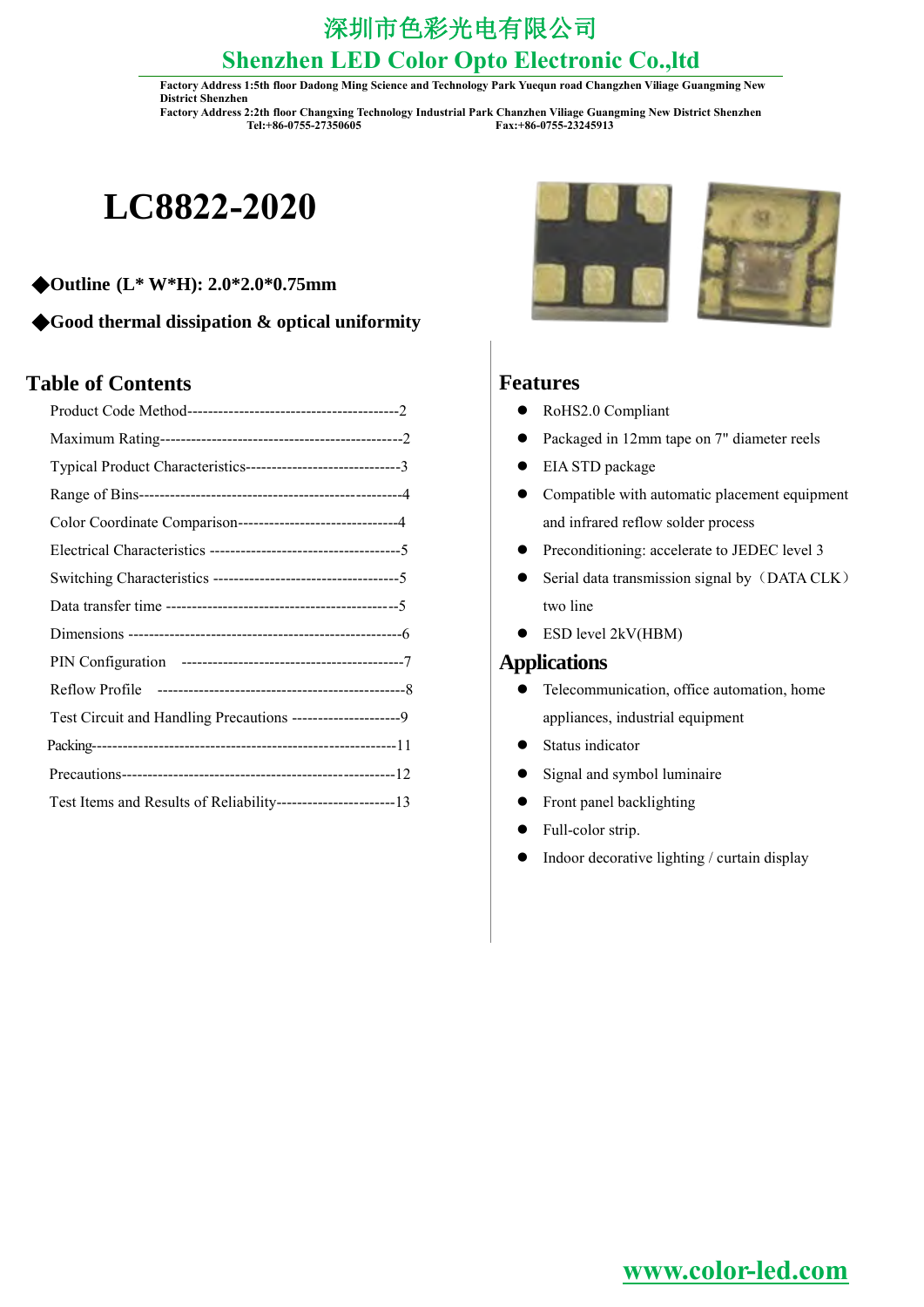### **Product Code Method**

LC8822-2020

① ② ③ ④ ⑤

**-----------------------------------------------------------------------------------------------------------------------------------**

|                   |                        | $\beta$                | $\langle 4 \rangle$ | ტ               |
|-------------------|------------------------|------------------------|---------------------|-----------------|
| <b>Brand Name</b> | Model<br>Number        | <b>Lead Frame Size</b> | <b>Gray Scale</b>   | Pin Number      |
| Company Prefix    | Model: LC8822-<br>2020 | 2020:<br>$2.0*2.0$ mm  | 256 gray scales     | 6 Pins type led |

### **Maximum Rating(Ta=25**℃**)**

| <b>Parameter</b>                    | <b>Symbol</b>                     | <b>Rating</b>                      | Unit                    |  |  |
|-------------------------------------|-----------------------------------|------------------------------------|-------------------------|--|--|
| IC Power Supply Voltage             | <b>VCC</b>                        | $+4.5 \rightarrow +5.5$            | V                       |  |  |
| LED voltage                         | Vled                              | $3 - 7.5$                          | $\overline{\mathsf{V}}$ |  |  |
| Rate of data signal                 | FCLK                              | 20                                 | <b>MHZ</b>              |  |  |
| The max led output Current          | <b>I</b> OMAX                     | 18                                 | mA                      |  |  |
| Channel current deviation           | $D_{IO}$                          | Channel<3%, chip<5%                | $\frac{0}{0}$           |  |  |
| Power dissipation;                  | $P_D$                             | $<$ 350                            | mW                      |  |  |
| Soldering Temperature <sup>*1</sup> | $T_{SD}$                          | 260                                | $\rm ^{o}C$             |  |  |
| <b>Operating Temperature Range</b>  | $-40^{\circ}$ Cto+85 $^{\circ}$ C |                                    |                         |  |  |
| <b>Storage Temperature Range</b>    |                                   | $-40^{\circ}$ Cto+105 $^{\circ}$ C |                         |  |  |

Notes 1: The maximum of soldering time is 5 seconds in  $T_{SD}$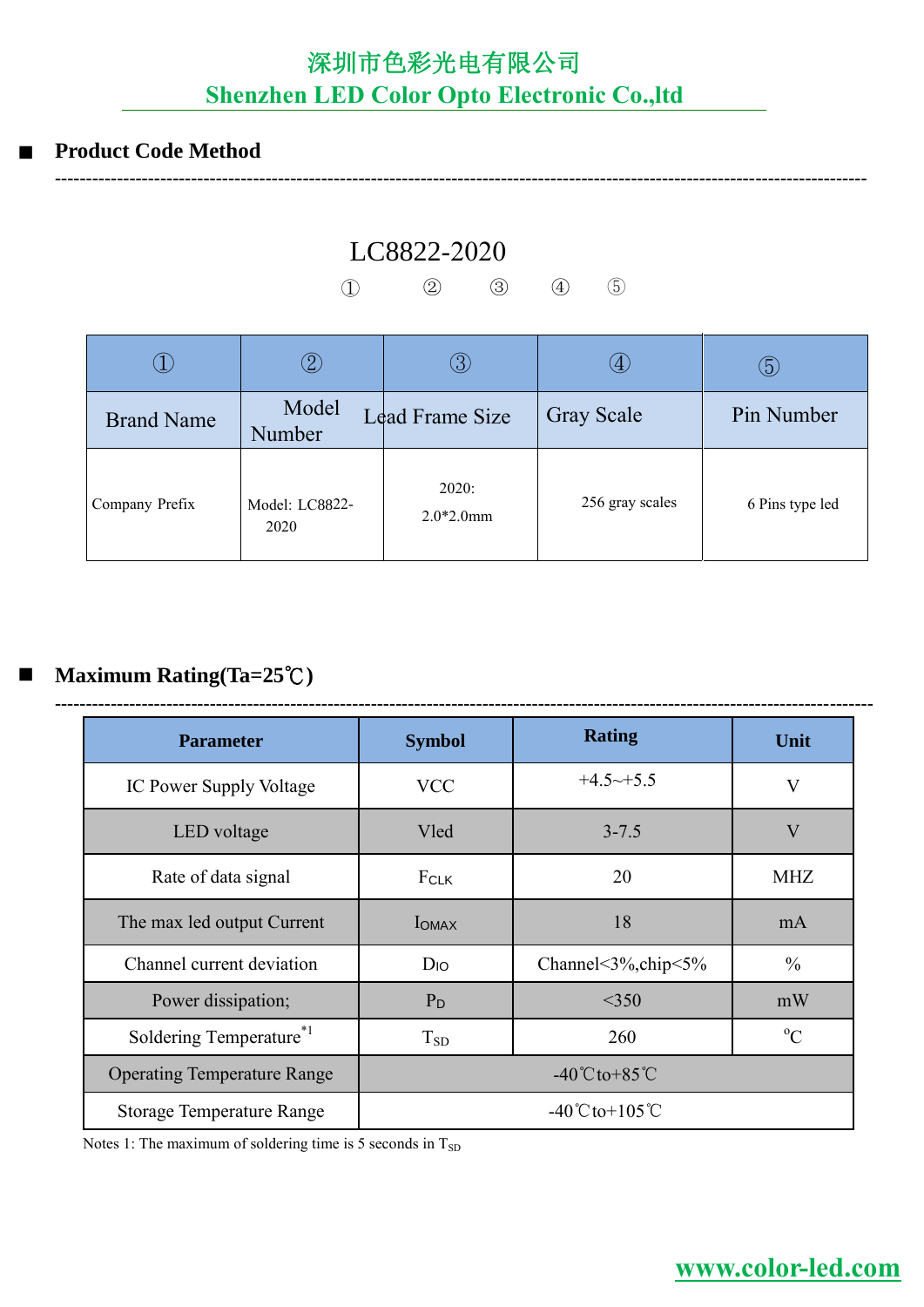### **Typical Product Characteristics(Ta=25**℃**)**

| <b>Characteristics</b> | <b>Symbol</b>   |                | Min. | Typ.   | Max.                     | Unit | <b>Test condition</b> |
|------------------------|-----------------|----------------|------|--------|--------------------------|------|-----------------------|
| <b>Forward Voltage</b> | $V_{F}$         |                | 4.5  |        | 5.5                      | V    | $I_F = 18mA$          |
|                        |                 | $\mathbf{R}$   |      | 230    |                          |      |                       |
| Luminous Intensity     |                 | G              |      | 320    |                          | mcd  | $I_F = 18mA$          |
|                        | Iv              | B              |      | 80     | ÷                        |      |                       |
|                        |                 | W              | 270  | 530    | $\overline{\phantom{a}}$ |      |                       |
|                        | $\lambda$ d     | $\mathbf R$    | 615  |        | 630                      | nm   | $I_F = 18mA$          |
| Dominant Wavelength    |                 | $\overline{G}$ | 520  |        | 530                      |      |                       |
|                        |                 | B              | 460  |        | 475                      |      |                       |
|                        | $\mathbf{X}$    |                |      | 0.2257 |                          |      |                       |
| Color Coordinate       | y               |                |      | 0.2234 |                          |      | $I_F = 18mA$          |
| View Angle             | $2\theta_{1/2}$ |                |      | 120    |                          | deg  | $I_F = 18mA$          |

### **Electrical Characteristics (Ta=25°C)**

| <b>Characteristics</b>     | <b>Symbol</b>   | <b>Condition</b>      | Min.             | Typ. | Max.                  | Unit                    |
|----------------------------|-----------------|-----------------------|------------------|------|-----------------------|-------------------------|
| Supply voltage             | $\rm V_{cc}$    |                       |                  | 5.0  | 5.5                   | V                       |
| Input voltage              | $V_{IN}$        |                       | $-0.4$           |      | 5                     | $\overline{\mathsf{V}}$ |
| Rate of data signal        | FCLK            |                       | $\boldsymbol{0}$ | 15   |                       | <b>MHZ</b>              |
| Input voltage level        | V <sub>IH</sub> | D <sub>IN</sub> , SET | $0.7 V_{cc}$     | -    |                       | $\overline{\mathsf{V}}$ |
|                            | $V_{IL}$        | D <sub>IN</sub> , SET | ۰                |      | $0.3$ V <sub>cc</sub> | $\overline{\mathsf{V}}$ |
| The clock high level widch | <b>TCLKH</b>    |                       | 30               |      |                       | ns                      |
| The clock low level widch  | <b>TCLKL</b>    |                       | 30               |      |                       | ns                      |
| Data set up time           | <b>TSETUP</b>   |                       | 10               |      |                       | ns                      |
| Data hold time             | THOLD           |                       | 5                |      |                       | n <sub>s</sub>          |

**------------------------------------------------------------------------------------------------------------------------------------**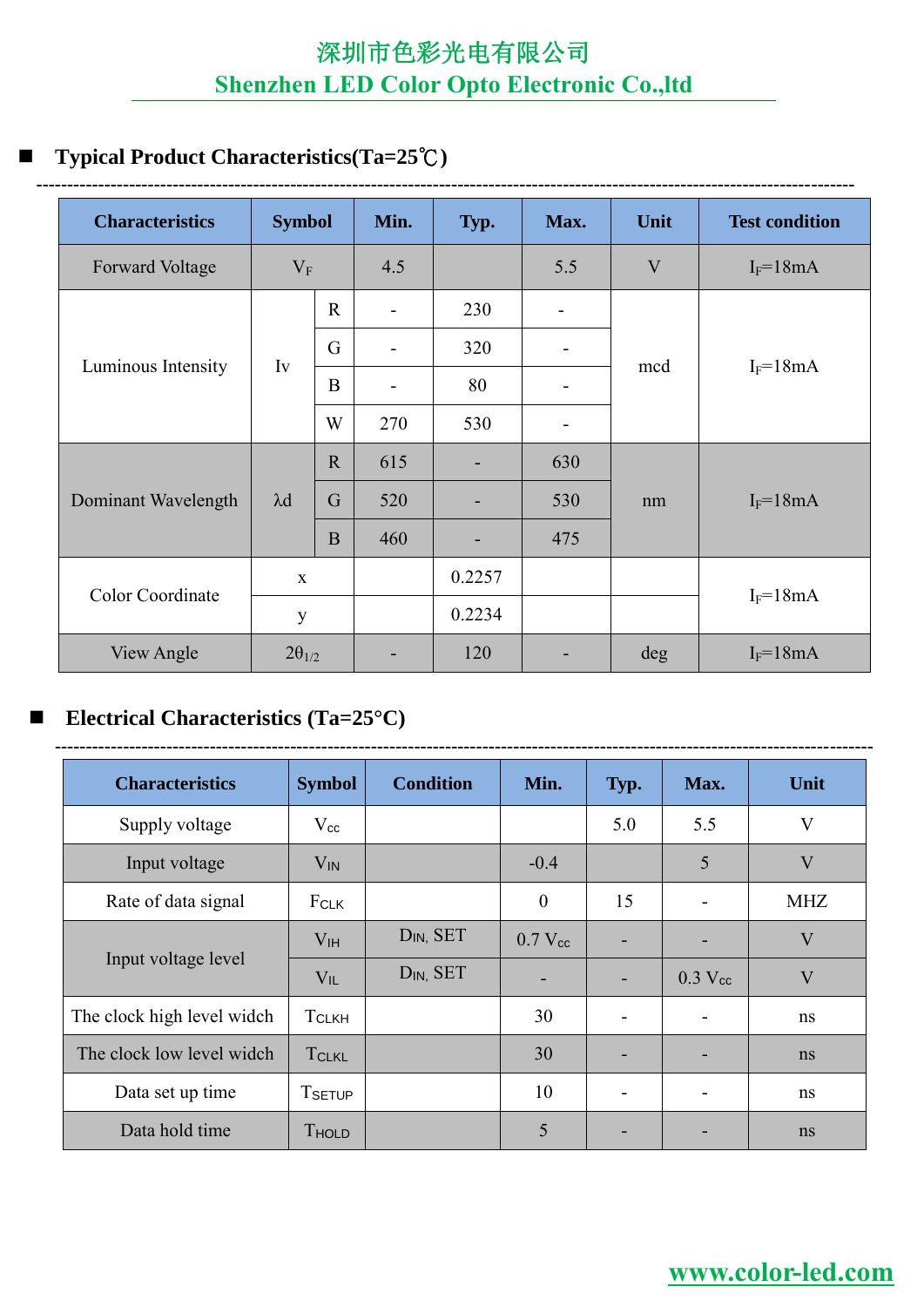**------------------------------------------------------------------------------------------------------------------------------------**

### **Range of Bins**

|  |  | 1) Luminous Intensity-White ( $I_F = 18mA$ ) |  |
|--|--|----------------------------------------------|--|
|--|--|----------------------------------------------|--|

| <b>Bin Code</b> | Min. IV | Max. IV |  |  |  |
|-----------------|---------|---------|--|--|--|
|                 | (mcd)   | (mcd)   |  |  |  |
| 10              | 270     | 350     |  |  |  |
| 11              | 350     | 460     |  |  |  |
| 12              | 460     | 600     |  |  |  |
| 13              | 600     | 780     |  |  |  |
| 14              | 780     | 1000    |  |  |  |

### ■ Color Coordinate Comparison-White



#### **Color Rank**

| <b>BIN</b> Code | X      | Y.     | X      | Y      | $\mathbf{X}$ | Y      | X      | Y      |
|-----------------|--------|--------|--------|--------|--------------|--------|--------|--------|
| A1              | 0.2609 | 0.3332 | 0.3056 | 0.3078 | 0.2752       | 0.2705 | 0.2303 | 0.2923 |
| A2              | 0.3056 | 0.3078 | 0.3504 | 0.2824 | 0.3202       | 0.2487 | 0.2752 | 0.2705 |
| A <sub>3</sub>  | 0.2303 | 0.2923 | 0.2752 | 0.2705 | 0.2448       | 0.2332 | 0.1996 | 0.2513 |
| A4              | 0.2752 | 0.2705 | 0.3202 | 0.2487 | 0.29         | 0.212  | 0.2448 | 0.2332 |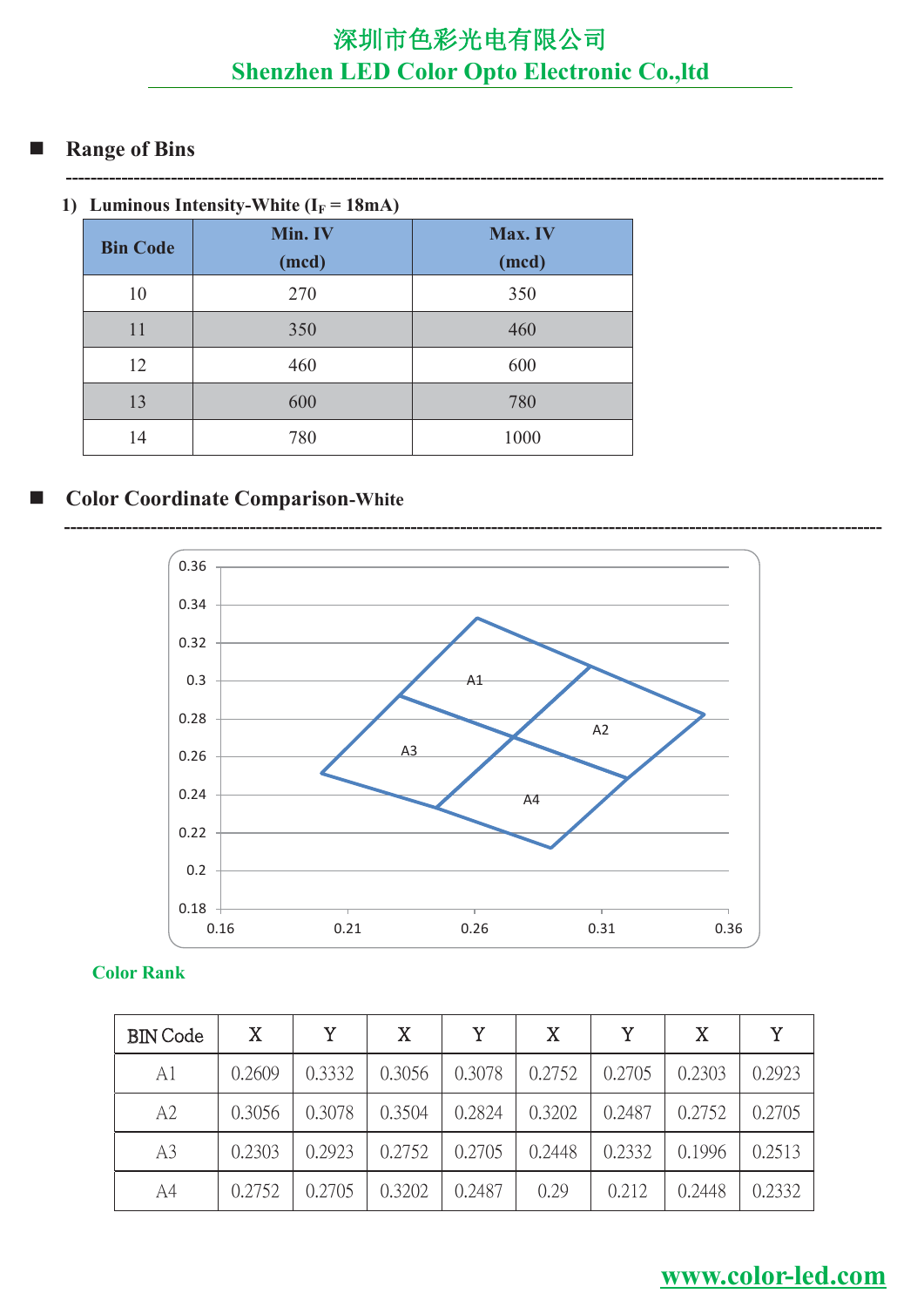### **Switching Characteristics (Ta=25°C)**

| <b>Characteristics</b>                  | <b>Symbol</b> | <b>Condition</b>                | Min. | Typ. | Max. | Unit           |
|-----------------------------------------|---------------|---------------------------------|------|------|------|----------------|
| Transfer time                           | Ттнн          | $CL=30pF,RL=1K$ $\Omega$        |      |      | 15   | n <sub>s</sub> |
|                                         | <b>TTHL</b>   |                                 |      |      | 15   | ns             |
|                                         | Tpd           |                                 |      |      | 12   | ns             |
| Signal delay time                       | Tco           | $CL=30pF,RL=1K$ $\Omega$        |      |      | 12   | ns             |
| Signal rise and fall time               | $T_{R}$       |                                 |      |      | 500  | n <sub>s</sub> |
|                                         | $T_F$         | $Vcc = 5V$                      |      |      | 400  | ns             |
| The output minimum<br>PWM opening width | <b>TONMIN</b> | $I_{\text{OUT}} = 18mA$         | 200  |      |      | ns             |
| The output signal                       | <b>TON</b>    |                                 |      |      | 80   | n <sub>s</sub> |
| maximum opening and<br>closing time     | Toff          | $I_{\text{OUT}} = 18 \text{mA}$ |      |      | 80   | ns             |

### **Communication protocol and timing (Ta=25°C)**



**------------------------------------------------------------------------------------------------------------------------------------**

**1.** The first 32 bit "0" is the starting frame, and the CIN is on the rise time, and the timing DIN is preceded by CIN

- **2.** It is marked as "1"
- **3.** D4 D3 D2 D1 and D0 are 32 level brightness adjustment, D4 is the highest
- **4.** The gray level data to high, the sequence is B/G/R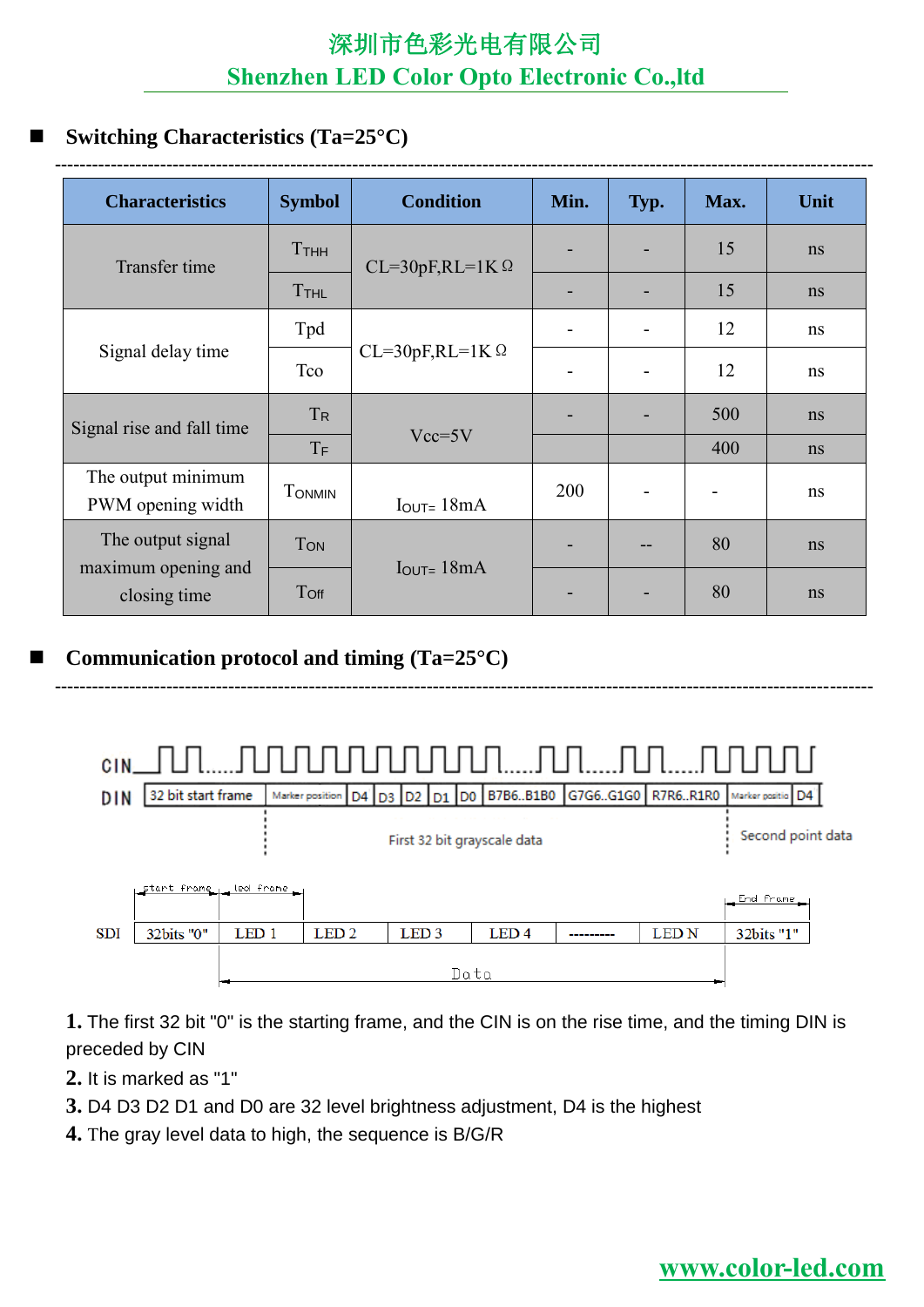#### **Dimensions**

**-----------------------------------------------------------------------------------------------------------------------------**



Front View **Buttom View** 









- **§** All dimensions are in millimeters.
- **§** Tolerance is ±0.1mm unless other specified
- **§** Specifications are subject to change without notice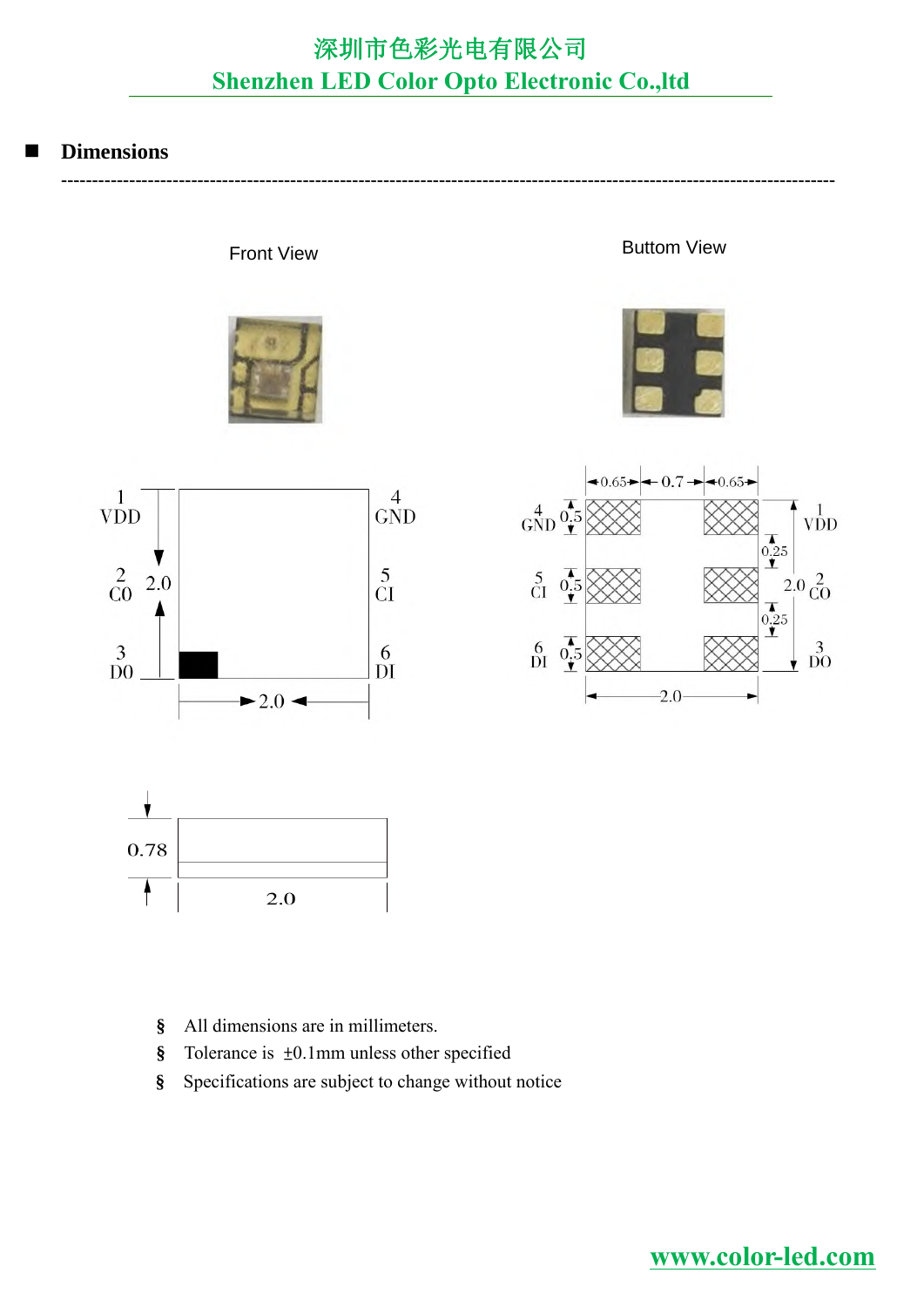**---------------------------------------------------------------------------------------------------------------------------------**

### **PIN Configuration**



| No.            | <b>Symbol</b>  | <b>Function description</b> |  |  |  |
|----------------|----------------|-----------------------------|--|--|--|
|                | <b>VDD</b>     | <b>Supply Voltage</b>       |  |  |  |
| $\overline{2}$ | CO             | Clock output                |  |  |  |
| 3              | D <sub>O</sub> | Data output                 |  |  |  |
| $\overline{4}$ | <b>GND</b>     | Ground                      |  |  |  |
| 5              | CI             | Clock input                 |  |  |  |
| $\mathfrak b$  | DI             | Data input                  |  |  |  |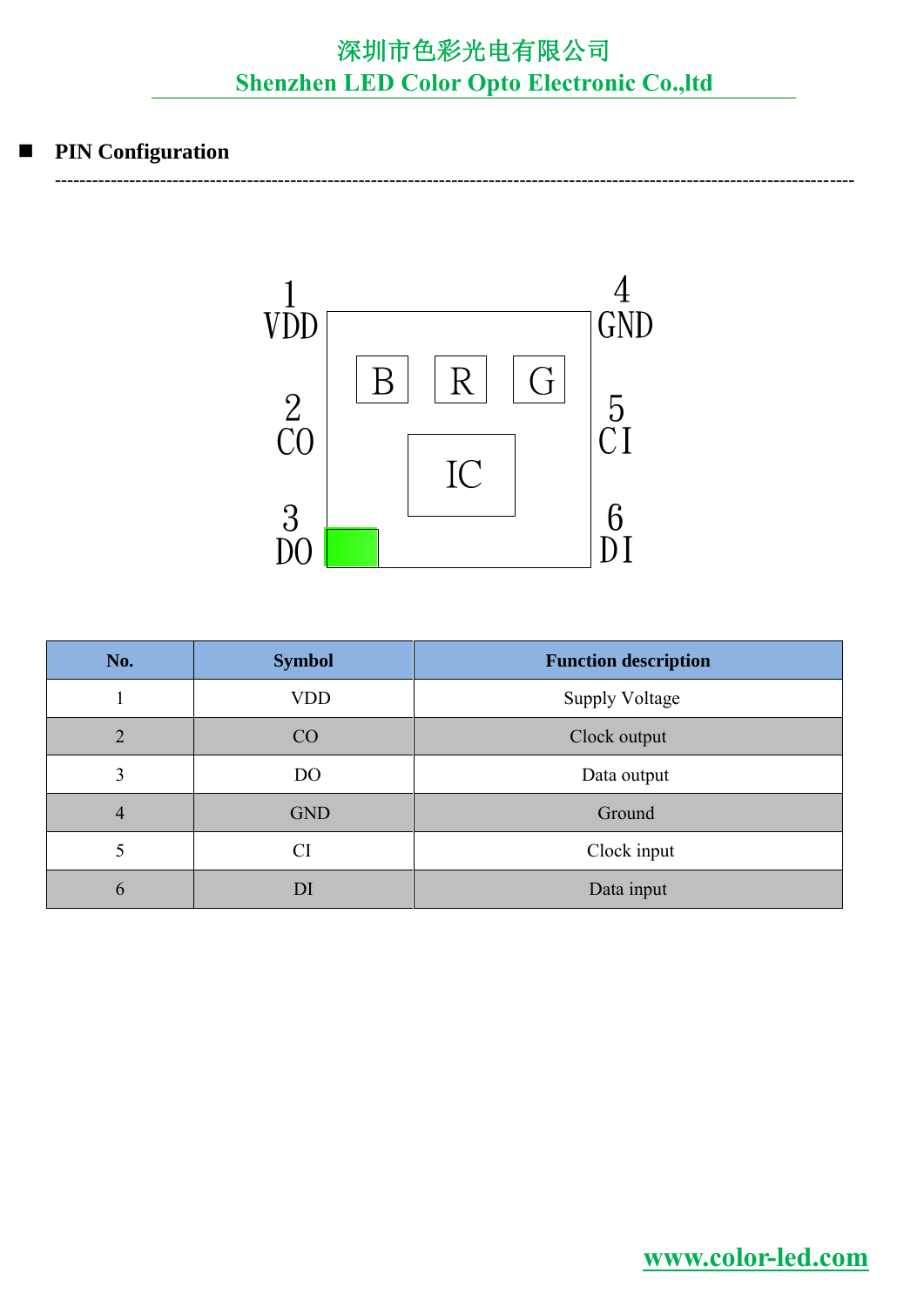**------------------------------------------------------------------------------------------------------------------------------------**

### **Reflow Profile**

#### **1. I<sup>R</sup> reflow soldering Profile for Lead Free solder**



#### **Notes:**

- 1. We recommend the reflow temperature at 240°C ( $\pm$ 5°C), and the maximum soldering temperature should be limited to 260℃.
- 2. Don't cause stress to the silicone resin while it is exposed to high temperature.
- 3. Number of reflow process shall not be more than 1 time.

#### **Test Circuit and Precautions for Use**

## **------------------------------------------------------------------------------------------------------------------------------------**

**1. Typical application circuit**

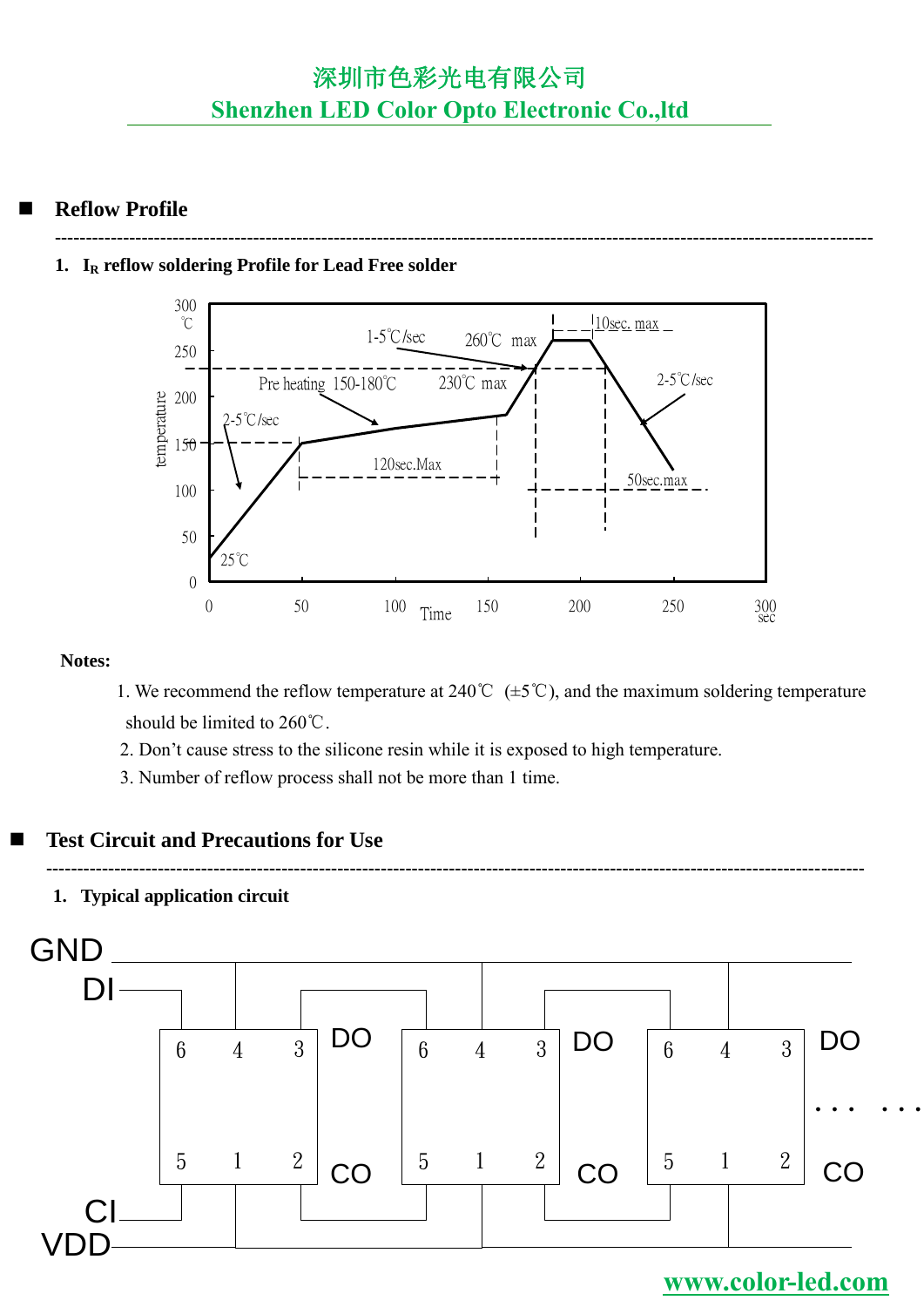#### **2. Precautions for Use**

2.1. Over-current-proof

Customer must apply resistors for protection; otherwise slight voltage shift will cause big current

change (Burn-out will happen).

- 2.2. Storage
	- 1). To store the products is recommended with following conditions:

Humidity: 60% R.H. Max.

Temperature:  $5^{\circ}\text{C} \sim 30^{\circ}\text{C} (41^{\circ}\text{F} \sim 86^{\circ}\text{F})$ 

2). Shelf life in sealed bag: 12 month at  $\langle 5^{\circ}\text{C} \sim 30^{\circ}\text{C}$  and  $\langle 60^{\circ}\text{A} \rangle$ . After the package is Opened, the products should be used within 1 week or they should be keeping to stored at  $\leq 20\%$ R.H. with zip-lock sealed.

2.3. Baking

If the package has been opened for more than 1 week, it is recommended to bake the products with the following instruction:

- 1).  $60\pm3^{\circ}$  X 6hrs and  $\leq5\%RH$ , for reel
- 2). 125±3℃ X 2hrs, for single LED

It shall be normal to see slight color fading of carrier (light yellow) after baking in process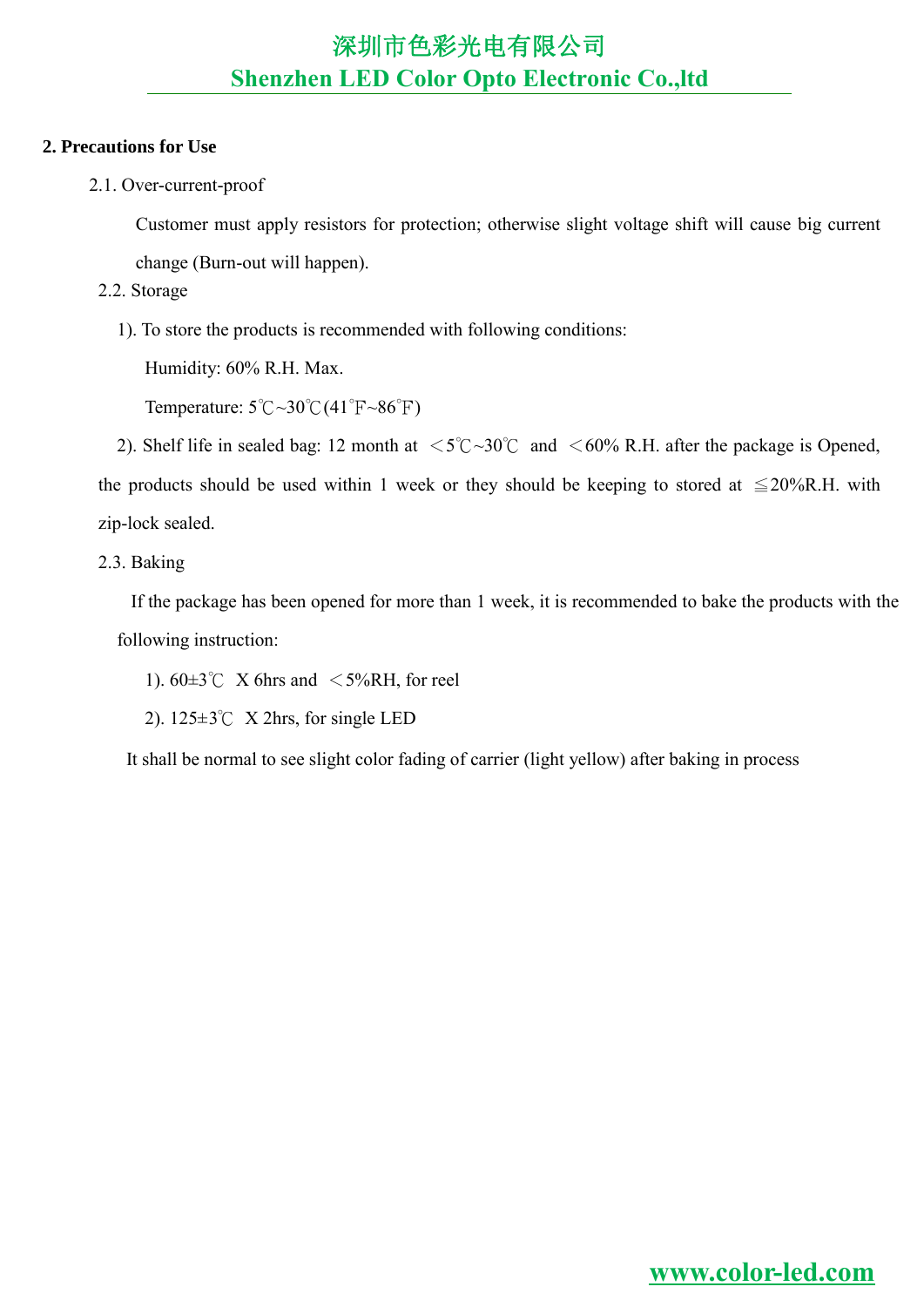**------------------------------------------------------------------------------------------------------------------------------------**

### **Packing**

- - **Feeding Direction • Dimensions of Reel** (Unit: mm)





**Dimensions of Tape (Unit: mm)**



#### **Arrangement of Tape**



#### **Notes:**

- 1. Empty component pockets are sealed with top cover tape;
- 2. The max loss number of SMD is 2pcs;
- 3. The cathode is oriented towards the tape sprocket hole in accordance with ANSI/EIA RS-481 specifications;
- 4. 4000pcs per reel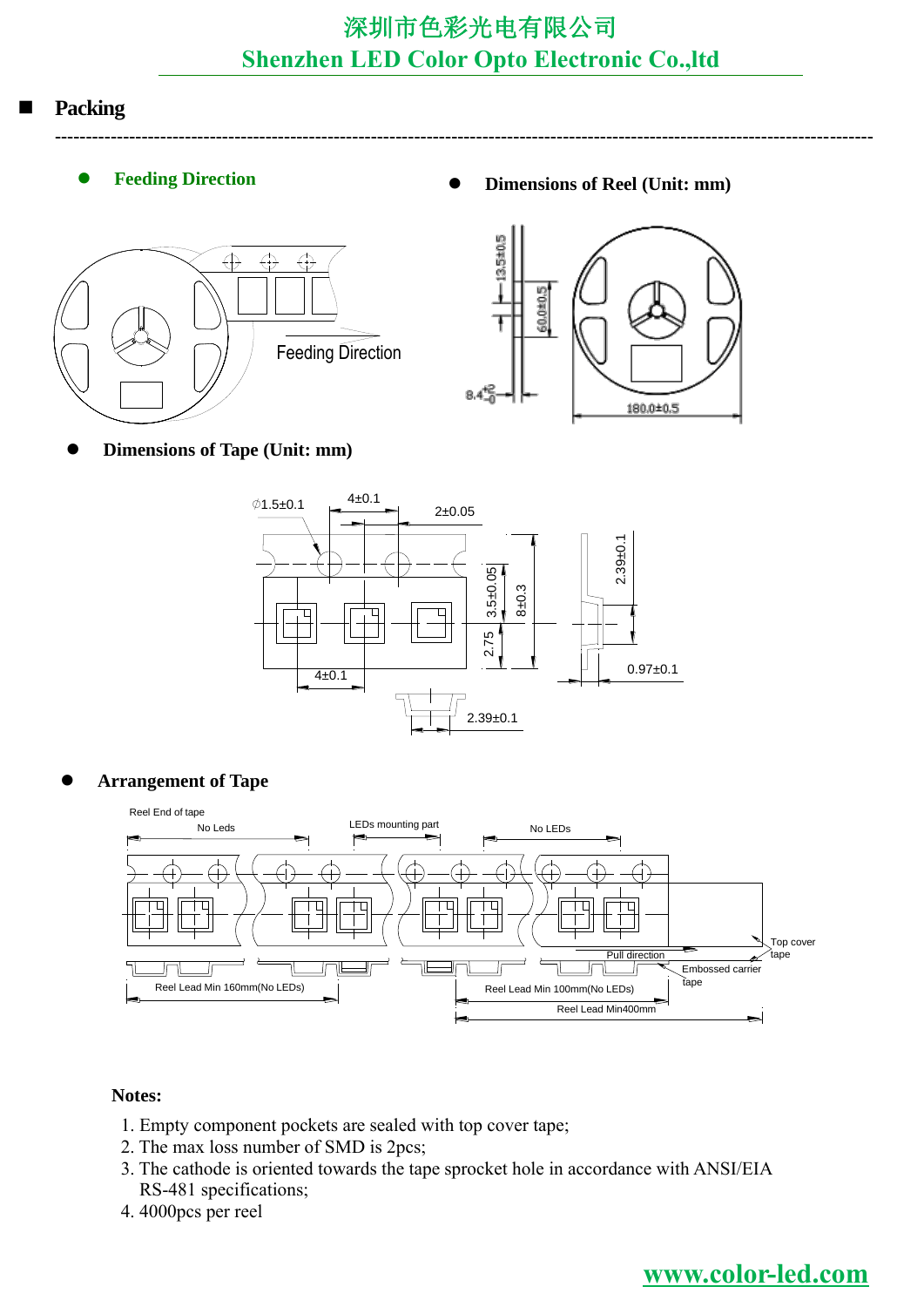**------------------------------------------------------------------------------------------------------------------------------------**

#### **Packing**

#### **Packaging Specifications**



#### **Notes:**

Reeled product (max.4000) is packed in a sealed moisture-proof bag. Seven bags are packed in an inner box (size: about 260 X 230 X 100 mm) and four inner boxes are in an outer box (size: about 480 X 275 X 215mm). On the label of moisture-poof bag, there should be the information of Part No., Lot No. and quantity number; also the total quantity number should be on inspection request form on outer box.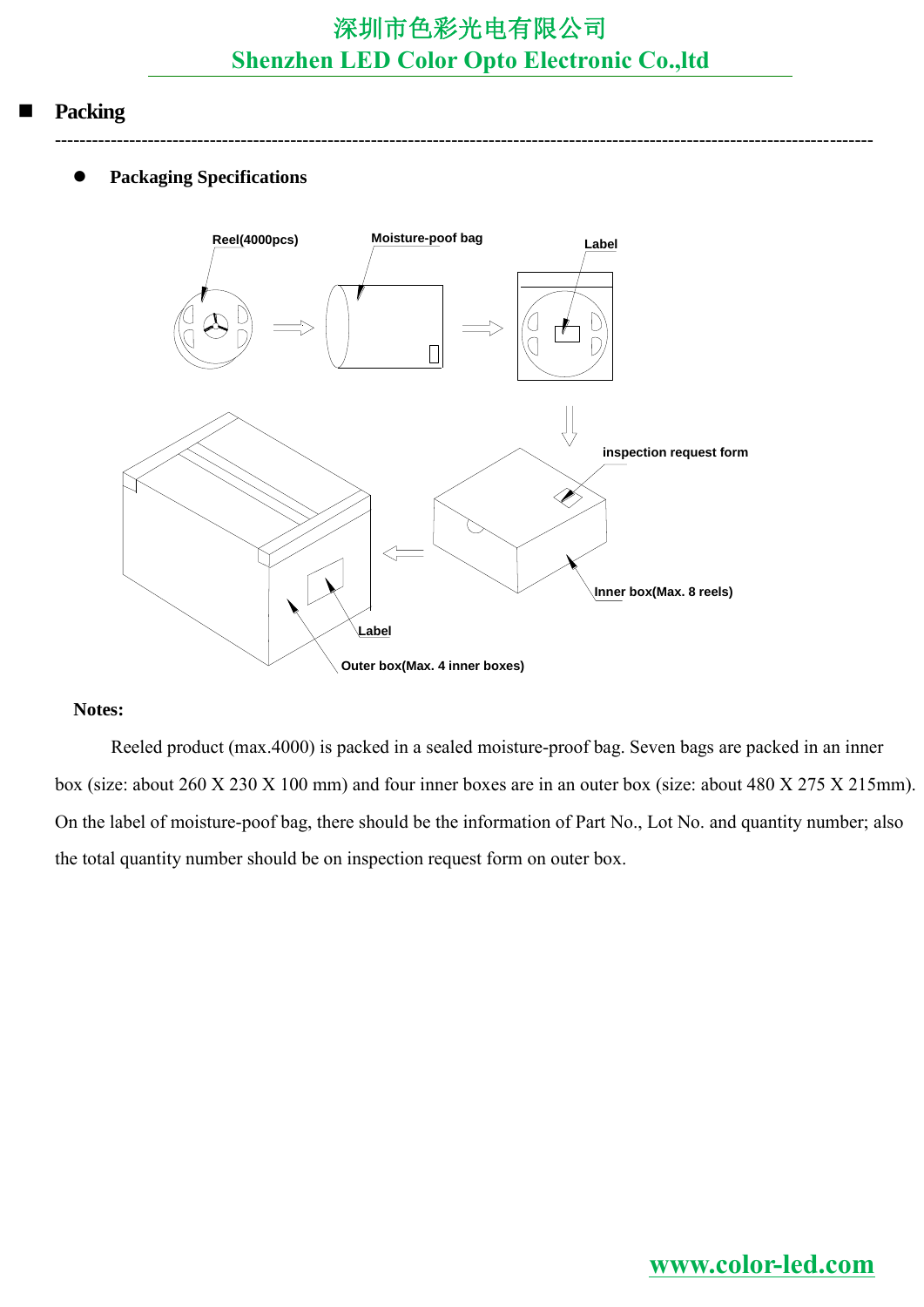### **Precautions**

### **-----------------------------------------------------------------------------------------------------------------------------------**

### **1. Abnormal situation caused by improper setting of collet**

To choose the right collet is the key issue in improving the product's quality. LED is different from other electronic components, which is not only about electrical output but also for optical output. This characteristic made LED more fragile in the process of SMT. If the collet's lowering down height is not well set, it will bring damage to the gold wire at the time of collet's picking up and loading which will cause the LED fail to light up, light up now and then or other quality problems

### **2. How to choose the collet**

During SMT, please choose the collet that has larger outer diameter than the lighting area of lens, in case that improper position of collet will damage the gold wire inside the LED. Different collets fit for different products, please refer to the following pictures cross out

### **Outer diameter of collet should be larger than the lighting area**



### **3. Other points for attention**

A. No pressure should be exerted to the epoxy shell of the SMD under high temperature.

B. Do not scratch or wipe the lens since the lens and gold wire inside are rather fragile and cross out easy to break.

C. LED should be used as soon as possible when being taken out of the original package, and should be stored in anti-moisture and anti-ESD package.

### **4. This usage and handling instruction is only for your reference.**